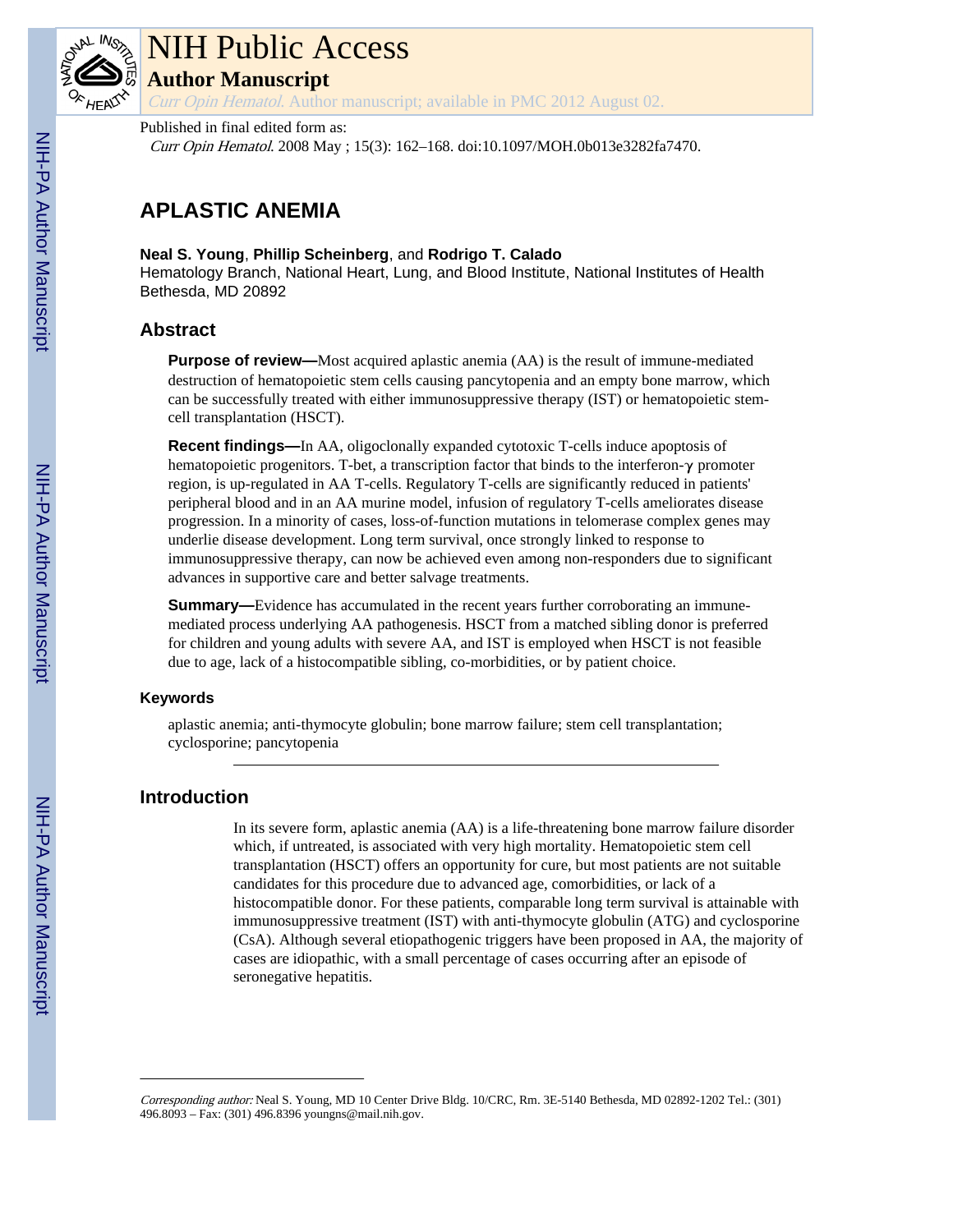## **Epidemiology and Etiology**

Acquired AA is a rare disease; almost half of cases occur during the first three decades of life. The incidence in Western countries is two cases per million per year and about 2-3-fold higher in Asia [1–3]. Benzene and pesticides, while epidemiologically associated, account for a small etiologic fraction. In rural Thailand, associated exposures to non-bottled water, as well as to certain animals, to animal fertilizer, and also to pesticides suggest an infectious etiology [2]. The rarity of acquired AA most probably is accounted for by a combination of infrequent exposure events, a diversity of host genetic predisposing factors, and individual differences in the immune response.

During the last century, AA was attributed to an idiosyncratic reaction to drug or chemical exposure. The association of medical drug use to AA is of great importance, as it is devastating to patients and physicians and presents serious legal consequences and problems in pharmaceutical drug development [4]. However, the study of idiosyncratic drug reactions, by definition extremely rare, is difficult and the only clear predisposition to abnormal drug metabolism underlying susceptibility is one study of a single individual exposed to carbamazepine published over 20 years ago [5]. Overrepresentation of drug metabolizing glutathione-S-transferase gene deletions have been observed in some series [6,7] but no reasonable mechanism has been developed for chloramphenicol.

Pregnancy and eosinophilic fasciitis are linked to AA. Five to ten percent of cases of AA follow an episode of seronegative hepatitis [8], but despite intensive efforts, an infectious agent has not been identified.

## **Pathophysiology**

In most cases, AA behaves as an immune-mediated disease. An immune response dominated by oligoclonal expanded cytotoxic T-cells targets hematopoietic stem and progenitor cells, inducing their death via apoptosis and hematopoietic failure.

#### **T-cell-mediated destruction of the bone marrow**

Recovery of autologous hematopoiesis in patients who failed to engraft after stem cell transplant and responsiveness to immunosuppressive therapies are the major clinical evidences supporting an immune pathophysiology underlying acquired AA. Although a nonimmune pathophysiology has been inferred from a failure to respond to immunosuppression, refractoriness to therapy is also consistent with very severe stem cell depletion, a "spent" immune response, or immunological mechanisms resistant to current therapies.

Removal of lymphocytes from aplastic bone marrows improves colony numbers in tissue culture, and their addition to normal marrow inhibited hematopoiesis in vitro [9]. The effector cells within the lymphocyte subset are activated cytotoxic T cells bearing a Th1 profile, expressing and secreting interferon- $\gamma$  [10]. T-bet, a transcription factor that binds to the interferon-γ promoter region and is critical for Th1 polarization, is up-regulated in Tcells of patients with AA [11]. Specific CD8+CD28− cell clones are expanded in AA peripheral blood, as manifest by skewed usage of the Vβ repertoire; and oligoclones recognize and induce apoptosis of autologous myeloid cells [12]. Regulatory T cells, which control and suppress auto-reactive T cells, are decreased at presentation in almost all patients with AA [13]. In a mouse model of immune-mediated marrow failure, addition of T regulatory cells abrogated pancytopenia induced by the infusion of lymph node cells [14].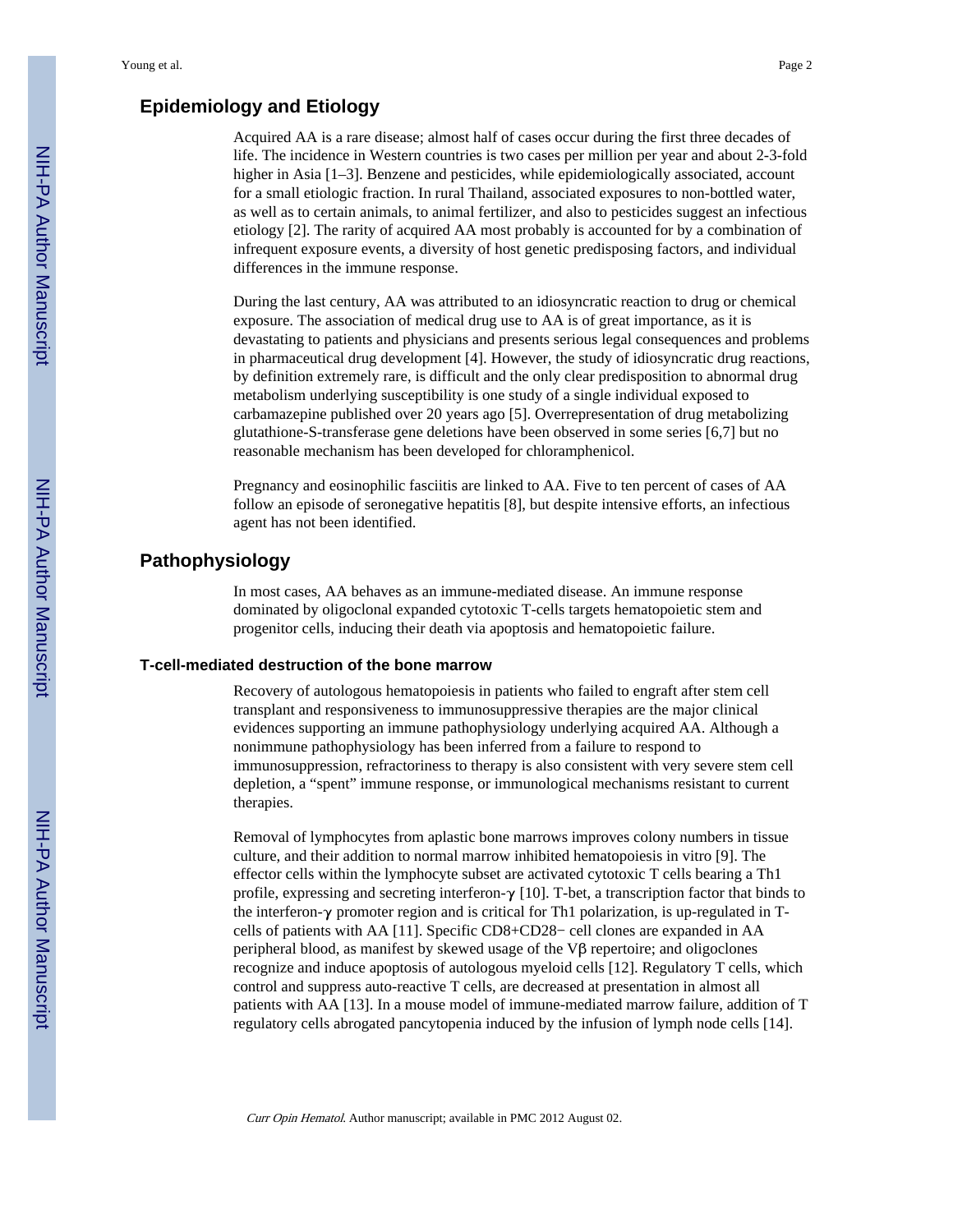Why T-cells are activated in AA is unclear. HLA-DR2 is over-represented among patients, suggesting a role for antigen recognition, and its presence is predictive of a better response to cyclosporine [15,16]. Polymorphisms in cytokine genes, associated with an increased immune response, also are more prevalent, such as for tumor necrosis factor-α (TNF2) promoter at −308 [17], interferon-γ [18], and interleukin 6 genes [19]. These alterations in nucleotide sequence and in gene regulation suggest a genetic basis for aberrant T cell activation in bone marrow failure.

#### **Hematopoiesis**

Immune attack leads to marrow failure. The targets, mainly CD34+ cells, are very few or absent in the aplastic bone marrow, and minimal numbers of colonies derive from committed progenitors in semisolid media, all reflecting the severe reduction in hematopoietic progenitor cells that defines the disease. The reduced number and function of the marrow is secondary to cell destruction, and apoptosis is prevalent among the few remaining elements [20–22]. Microarray analysis of the remaining CD34+ cells shows a transcriptome shifted towards apoptosis, cell death, and immune regulation [23].

A minority of AA cases may share pathophysiologic basis with inherited marrow failure syndromes. One peculiar feature of white blood cells in AA is short telomeres, observed in approximately a third of cases [24,25]. Although initially blamed on excessive stem cell turnover, telomere shortening in some cases of acquired AA and in dyskeratosis congenita, a constitutional marrow failure syndrome is due to mutations in components of the telomerase complex, causing low telomerase activity, progressive telomere erosion, and a deficient proliferative capacity of hematopoietic stem cells [26–29]. Family members who share the mutation, despite normal or near normal blood counts, have hypocellular marrows, reduced CD34+ cell counts and poor hematopoietic colony formation, increased hematopoietic growth factor levels, and of course short telomeres; some affected relatives may present with pulmonary fibrosis or liver cirrhosis in isolation. A few adult AA patients also have heterozygous mutations in the Shwachman-Bodian-Diamond syndrome (*SBDS*) gene (Shwachman-Diamond syndrome occurs when patient carries biallelic mutations) [30].

## **Clonal Evolution**

AA may coexist or evolve to clonal disorders, as paroxysmal nocturnal hemoglobinuria (PNH), myelodysplasia (MDS), or acute myeloid leukemia (AML). The mechanisms linking immune-mediated and pre-malignant or malignant pathophysiologies are not well elucidated in marrow failure or in other human autoimmune diseases that predispose to cancer.

#### **PNH**

About 40–50% of patients with acquired AA have expanded populations of PNH cells, easily detected by flow cytometry due to the absence of glycosylphosphatidylinositol-linked membrane proteins, the result of somatic PIG-A gene mutations arising in hematopoietic stem cells [31]. Most clones are small and do not lead to clinical manifestations of hemolysis or thrombosis, but classic PNH can evolve to marrow failure (the AA/PNH syndrome) and all PNH patients show evidence of underlying hematopoietic deficiency. The global absence of large number of cell surface proteins in PNH has been hypothesized to allow escape and survival of a pre-existing mutant clone.

#### **MDS**

Aneuploidy develops in a minority of patients treated with immunosuppression over time, usually monosomy 7 and trisomy 8[32]. AA patients who develop trisomy 8 usually respond to IST [33]. T-cell oligoclones appear to recognize the aneuploid cells and specifically WT1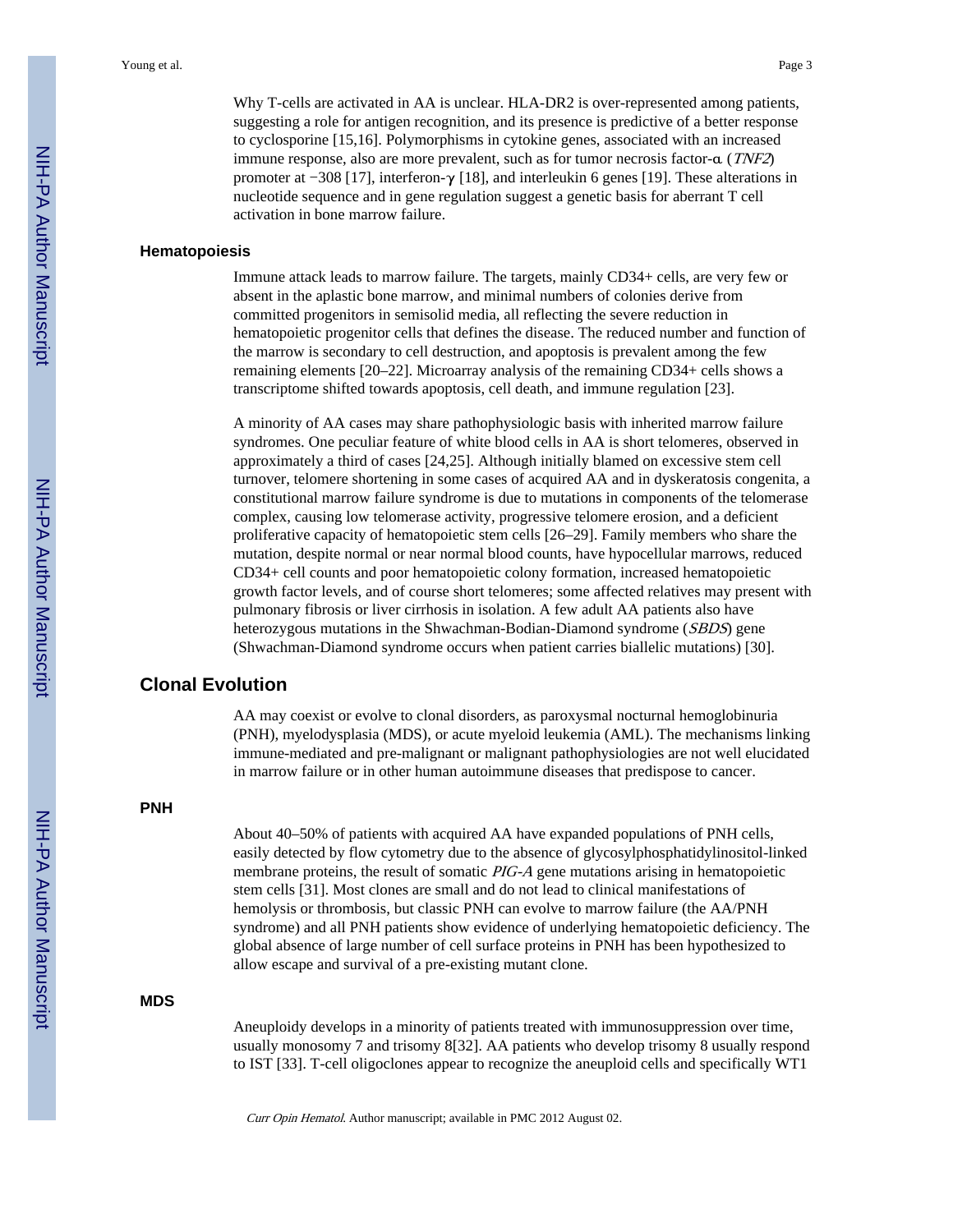as an antigen, but target cells are not killed due to their expression of anti-apoptotic genes [34].

Monosomy 7 is the most frequent cytogenetic abnormality in evolving AA; it confers a poor prognosis: with typical associated refractory cytopenia or AML[35]. Monosomy 7 has been linked to exogenous use of G-CSF in AA [36,37] and laboratory studies suggest that aneuploid clones expand in an abnormal cytokine milieu rich in G-CSF due to the presence of a short G-CSF receptor isoform, which signals proliferation but not differentiation [38]. The presence of even small monosomy 7 clones in the bone marrow, as detected by FISH (but not by routine cytogenetics), is a poor prognostic indicator for response to IST [39].

#### **Immunosuppressive therapy**

Horse anti-thymocyte globulin (ATGAM (R); h-ATG) is the only drug approved by the Food and Drug Administration for the treatment of AA. While it is generally believed that h-ATG administration leads to depletion of immune competent cells, its exact mechanism of action remains unclear [40]. H-ATG preparations contain a variety of antibodies recognizing human T-cell epitopes, many directed against activated T-cells or activation antigens [41,42]. Although the decline in circulating levels of lymphocytes is transient, the number of activated T -cells is decreased for more prolonged periods of time; this effect is also reflected in decreased lFN-γ and possibly TNF production after h-ATG [10]. In contrast to ATG, CsA has a more selective inhibitory effect on T lymphocytes, suppressing early cellular response to antigenic and regulatory stimuli. By blocking expression of nuclear regulatory proteins, it leads to reduced T cell proliferation and activation with diminished release of cytokines such as interleukin-2 and interferon-γ. The combination of h-ATG and CsA is current standard therapy in severe AA (SAA) [43,44]. The benefits (and limitations) of this regimen as initial therapy have been quantitated in systematic studies in the US, Japan and Europe: overall response is achieved in about 2/3 of patients; the cumulative incidence of relapse among responders is approximately 20–30% and clonal evolution occurs in about 10–15% of cases [45–48]. The majority of responses to IST are not complete, notwithstanding, hematologic response almost always equates to cessation of transfusion, and multiple studies have shown a strong correlation between hematologic response and long term survival [45,49]. Pediatric population studies in general report a higher response rate of about 70–80% with long term survival of 80–90%; relapse and clonal evolution occur at rates that are comparable to what is observed in patients of all ages [47,50,51].

Both refractory and relapsed patients are frequently treated with further courses of ATG. In these settings, rabbit ATG (r-ATG) + CsA has been frequently used. R-ATG is similar to h-ATG except that gamma immune globulin is obtained by immunization of rabbits with human thymocytes. Clinically, r-ATG appears to be more immunosuppressive as a more prolonged lymphopenia is observed with this agent compared to h-ATG [52]. This enhanced lymphocytotoxicity of r-ATG may be explained by higher affinity IgG subtype to human lymphocytes, less batch-to-batch variability, longer half-life, and more efficient lymphocyte depletion [53]. In addition, r-ATG may promote immune regulation as suggested by an in vitro assay where CD4+CD25− were converted to CD4+CD25+ regulatory T cells in the presence of r-ATG but not h-ATG [54]. For the 1/3 of patients who are refractory to h-ATG/ CsA, repeated courses of immunosuppression have yielded response rates varying from 30 – 70% [55–57]. For relapsed patients, re-introduction of CsA commonly result in improvement in blood counts, however, CsA-dependence is frequent and the dose of CsA usually is tapered slowly with hematologic monitoring [45]. Re-treatment with ATG/CsA in relapsed AA has resulted in response rates of 50–60% [56–58]. In our experience, relapse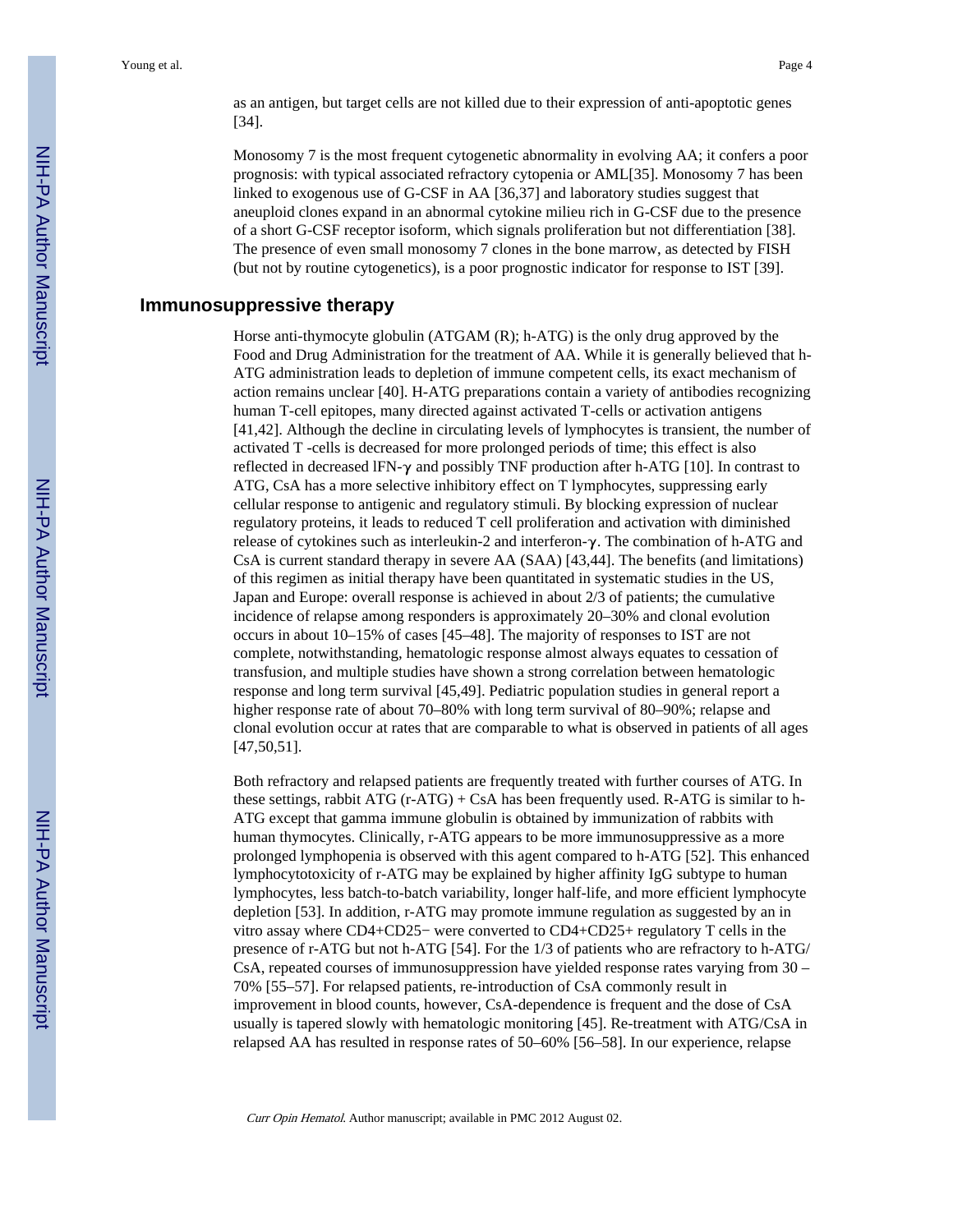does not correlate to a poor prognosis, as patients often respond to re-introduction of CsA and/or re-treatment with ATG.

In contrast, patients refractory to initial h-ATG historically have had a dire outcome, with long term survival rates in the 1990s of 20–30% [45]. However, we have noted a striking improvement in survival among non-responders to initial h-ATG treated at our institution in recent years [59]. Retrospective analysis has shown that the decrease in deaths in refractory patients is most likely due to more successful salvage therapies (repeat IST and HSCT) as well as better supportive care, mainly the introduction of better antifungal drugs.

Despite better understanding of the pathogenesis of SAA, methods to predict response to IST are lacking. Proposed criteria to date have been complex or relied on non-standardized tests. A recently completed retrospective analysis of over 300 patients treated with h-ATG/ CsA at our institution showed that baseline absolute reticulocyte count (ARC) and absolute lymphocyte count (ALC) combined served as a good predictor of response to IST [60]: patients with an ARC 25,000 and ALC 1,000 /uL at baseline had an 80% response rate compared to 40% with those with an ARC < 25,000 and ALC < 1,000 /uL. Age less than 18 years also correlated to improved response (about 75%). Since the addition of CsA to h-ATG, efforts to improve beyond h-ATG/CsA have been frustrating. The addition of a third immunosuppressive drug to the h-ATG  $+$  CsA standard regimen (mycophenolate mofetil, sirolimus, androgens, corticosteroids) have not resulted in better response rates or decreased relapse rates and clonal evolution [47,61–63]; and more potent lymphocytotoxic agents have been associated with unacceptable toxicities [64]. The role of G-CSF in adjunction to ATG + CsA remains controversial. A recent reported Japanese randomized study suggested that the addition of G-CSF might reduce the incidence of relapse [65], but this results was not observed in other studies of similar design [66]. In addition, a higher incidence of evolution has been reported in AA patients who receive G-CSF [37]. A large multicenter randomized European trial is under way which compares ATG and CsA with or without G-CSF which will more definitively address the benefits and possible pitfalls of cytokine addition in SAA.

In moderate AA, the clinical course is variable: some patients progress to severe disease, others remain stable and may not require intervention; regular transfusions may not be required [67]. Very few clinical trials have specifically addressed moderate disease. Immunosuppression can reverse moderate pancytopenia and alleviate transfusion requirements; ATG and cyclosporine are more effective in combination [68]. Daclizumab, a humanized monoclonal antibody to the interleukin-2 receptor, improved blood counts and relieved transfusion requirements in 6 of 16 evaluable patients; the outpatient regimen had little toxicity [69].

## **Allogeneic Hematopoietic Stem Cell Transplantation**

#### **HLA-matched sibling donor transplant**

Allogeneic bone marrow transplantation from a histocompatible matched sibling is curative therapy in the majority of SAA patients who undergo this procedure . The most recent cohort reported to the IBMTR showed 77% 5-year survival [70], and in children and patients who were minimally transfused, survival of 80–90% may be routinely achieved [71]. Acute grade II–IV graft-versus-host-disease (GVHD) occurs in about 20–30% of patients and chronic GVHD in 30–40% [71,72]. Chronic GVHD has been a major cause of morbidity and mortality in patients who survived more than 2 years post graft, with the necessity of long term immunosuppressive therapy common [72]. Graft rejection, a historic problem in the application of transplant to SAA is now infrequent, likely a benefit of less immunogenic blood products (leukocyte-depleted erythrocytes, for example) from fewer donors (platelets collected by cytoapheresis) [73,74]. Also, better radiation-free conditioning regimens have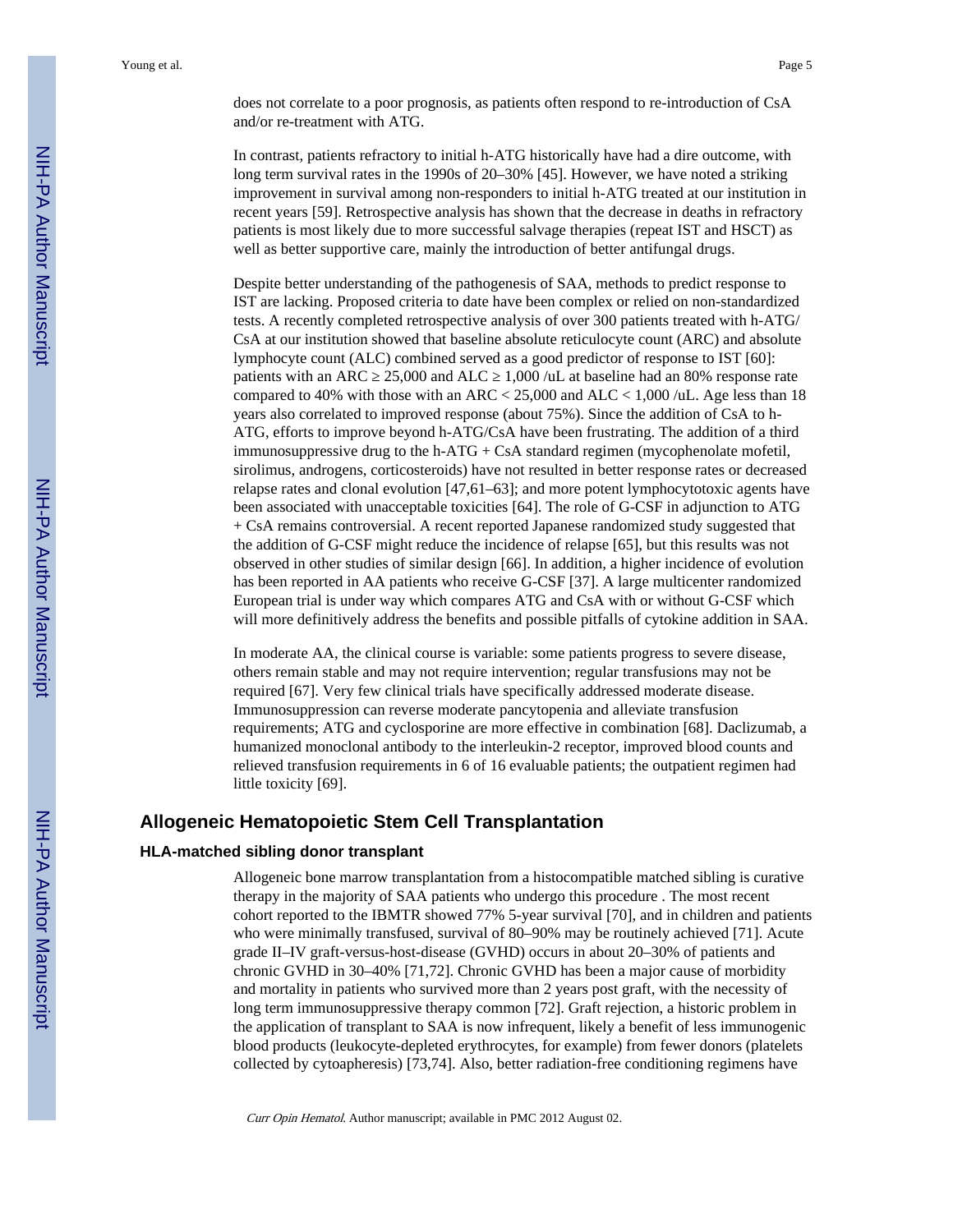improved the tolerability of HSCT and allowed for engraftment in heavily transfused (and in some cases alloimmunized) patients who were refractory to IST [75,76]. The frequently employed conditioning regimen of cyclophosphamide + ATG was compared to cyclophosphamide in a prospective randomized study [77]: no differences in engraftment, GVHD, and survival rates were observed between the two groups, suggesting that the better outcome with HSCT over time relates to advances in supportive care. The main source of stem cells up to 2000 has been bone marrow cells; in recent years, G-CSF peripheral blood (PB) mobilized CD34+ have become more widely used. In a retrospective analysis, the use of PB progenitor cell graft has been correlated to a worse outcome and more chronic GVHD in younger patients (less than 20) compared to those who receive a bone marrow graft in HLA-matched sibling donor transplants [78]. This difference was not observed in older patients.

#### **Matched unrelated donor transplant**

A matched sibling donor is available in only 20–30% of cases. As the outcome in aplastic patients who have failed a single round of ATG has been poor, alternative sources of hematopoietic stem cells have been sought, usually from now very large donor registries. Data from large retrospective studies suggest that the outcome for an unrelated donor HSCT remains less favorable compared to a matched-related transplant, due to more GVHD, a mortality rate that is about twice that observed in matched sibling transplants, and long term survival of about 50% [70,79–81]. Older patients with poor performance status have the worst outcome and better results are obtained in children than for adults. Progress in donor selection through high-resolution HLA typing technology has likely contributed to decreased graft rejection and better survival [82] and recently reported outcomes for MUD rival those for an HLA-matched sibling transplant in children and young adults [83,84].

The optimal conditioning regimen for a MUD HSCT remains uncertain; in contrast to allogeneic sibling transplants, transplants from unrelated donors still require low dose irradiation (200 cGy) to ensure engraftment, with attendant long-term complications [85,86]. In general, prospective trials have enrolled fewer patients but have better results, albeit with short periods of post-transplant observation [71]. A multicenter prospective study compared the outcomes of a second course of IST to a MUD HSCT in children who failed initial course of IST: among the 60 initial ATG failures, 21 underwent a MUD HSCT and 31 received a second course of IST. Those who underwent a MUD HSCT had a higher failure free survival (defined as survival with response) compared to those who underwent a second course of IST, although no difference in overall survival was observed between the 2 groups [87].

### **Conclusion**

In recent years, further evidence has accumulated to strengthen the hypothesis that bone marrow failure in AA results from immunologic destruction of hematopoietic stem and progenitor cells. In a minority of patients with shortened telomeres, a qualitative disorder may accompany the numerical diminution of CD34+ cells in the bone marrow. Current research is aimed at investigating the mechanisms that lead to T cell activation and, whether it is antigen driven or a result of immunological disarray. The clinical implication of telomere shortening in AA is being investigated for prognostic significance. Most patients with AA are now expected to survive regardless of the treatment modality employed. Advances in supportive care and better salvage therapies have produced significantly increased survival among initial non-responders to ATG+ CsA; the decrease in allosensitization (through routine leucodepletion of blood products) and better donor selection (through high molecular HLA-typing) have improved the outcomes of both related and unrelated HSCT; long term survival in pediatric patients who respond to IST is excellent and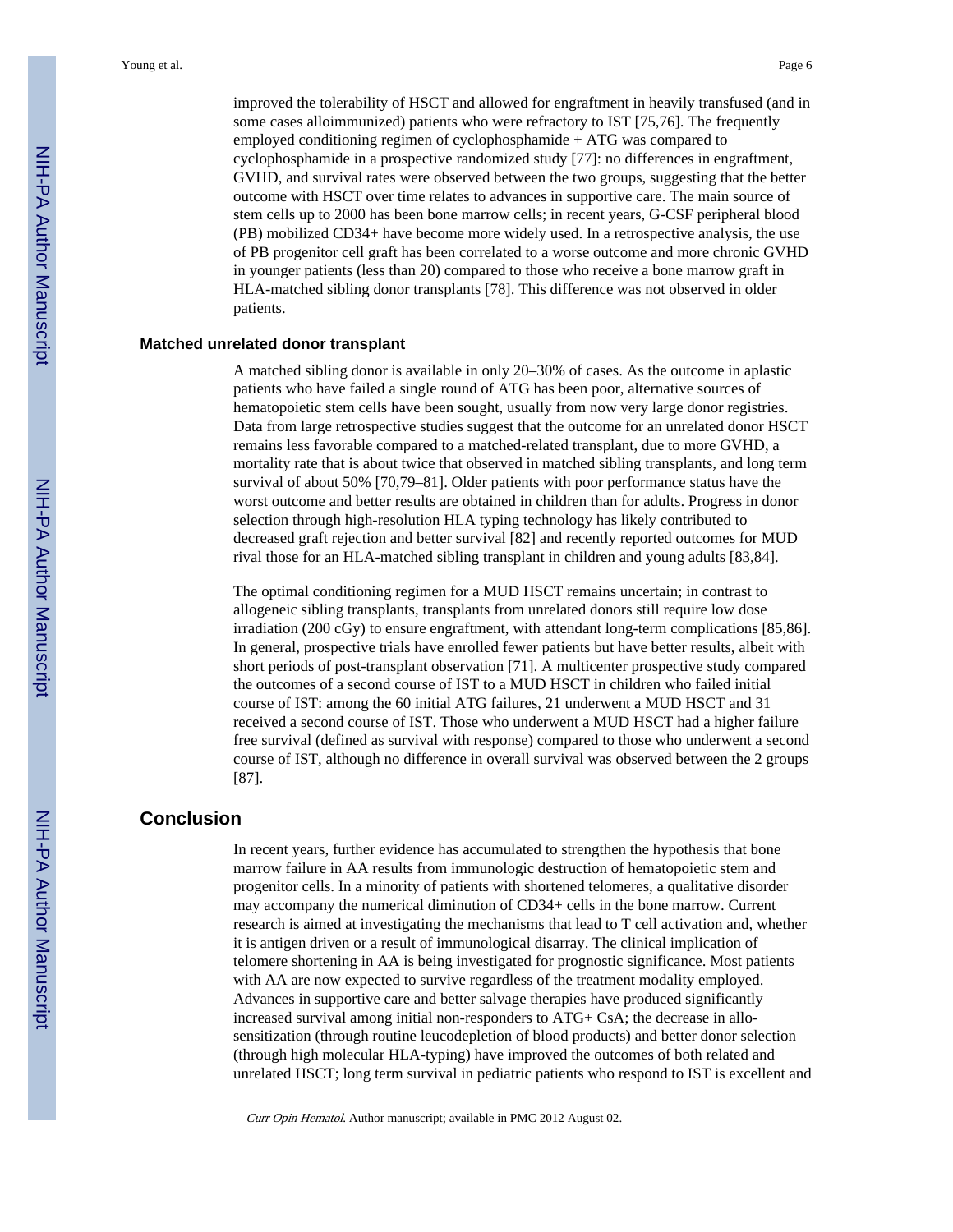ATG based regimen should be offered as initial therapy to those who lack a matched sibling donor. Our practice has been to consider an alternative donor HSCT in suitable pediatric patients who have failed an initial course of ATG + CSA or in adults who have failed two courses of IST. Refractory patients who are not suitable candidates for alternative donor HSCT can be supported through a combination of transfusions, androgens and/or administration of hematopoietic growth factors. In chronically transfused patients, iron overload can now be managed with more convenient oral agents (deferasirox, Exjade®) and, the prospect of approval of newer oral thrombopoietic drugs is likely to ease platelet transfusion requirements especially in AA patients who are refractory to IST.

## **References**

- 1. Kaufman, DW.; Kelly, JP.; Levy, M.; Shapiro, S. The Drug Etiology of Agranulocytosis and Aplastic Anemia. Oxford; New York: 1991.
- \*2. Issaragrisil S, Kaufman D, Anderson T, Chansung K, Leaverton P, Shapiro S, Young NS, The Aplastic Anemia Study G. The epidemiology of aplastic anemia in Thailand. Blood. 2006; 107:1299–1307. [PubMed: 16254144] This large epidemiologic study enrolled more than 500 patients and 2,000 case controls; an accurate incidence rate was obtained, and there were environmental associations with the disease that were familiar (chemicals and drugs) and others that were unexpected (water source, animal exposure).
- 3. Hamerschlak N, Maluf E, Pasquini R, Eluf-Neto J, Moreira FR, Cavalcanti AB, Okano ÍR, Falcão RP, Pita MT, Loggetto SR, et al. Incidence of aplastic anemia and agranulocytosis in Latin America: the LATIN study. Sao Paulo Medical Journal. 2005; 123:101–104. [PubMed: 16021270]
- 4. Young, NS.; Young, NS.; Alter, BP. Drugs and chemicals. In: Saunders, WB., editor. Aplastic Anemia, Acquired and Inherited. 1994. p. 100-132.
- 5. Gerson WT, Fine DG, Spielberg SP, Sensenbrenner LL. Anticonvulsant-induced aplastic anemia: increased susceptibility to toxic drug metabolites in vitro. Blood. 1983; 61:889–893. [PubMed: 6831050]
- 6. Sutton JF, Stacey M, Kearsey SE, Reig TS, Young NS, Liu JM. Increased risk for aplastic anemia and myelodysplastic syndrome in individuals lacking GSTT1 gene. Pediatric Blood Cancer. 2004; 42:122–126. [PubMed: 14752874]
- 7. Dufour C, Syahn J, Bacigalupo A, Longoni D, Varotto S, Iori AP, Bagnasco F, Locasciulli A, Menna G, Ramenghi U, et al. Genetic polymorphisms of CYP3A4, GSTT1, GSTM1, GSTP1 and NQO1 and the risk of acquired idiopathic aplastic anemia in Caucasian patients. Haematologica. 2005; 90:1027–1031. [PubMed: 16079101]
- 8. Lu J, Basu A, Melenhorst J, Young NS, Brown KE. Analysis of T-cell repertoire in hepatitisassociated aplastic anemia. Blood. 2004; 103:4588–4593. [PubMed: 14988156]
- 9. Young NS. Hematopoietic cell destruction by immune mechanisms in aquired aplastic anemia. Seminars in Hematology. 2000; 37:3–14. [PubMed: 10676907]
- 10. Sloand EM, Kim S, Maciejewski JP, Tisdale J, Follmann D, Young NS. Intracellular interferon- y in circulating and marrow T cells detected by flow cytometry and the response to imunosuppressive therapy in patients with aplastic anemia. Blood. 2002; 100:1185–1191. [PubMed: 12149196]
- \*11. Solomou EE, Keyvanfar K, Young NS. T-bet, a Th1 transcription factor, is up-regulated in T cells from patients with aplastic anemia. Blood. 2006; 107:3983–3991. [PubMed: 16434488] The T cell polarizing transcription factor T-bet was increased in T cells from most patients with aplastic anemia.
- 12. Risitano AM, Maciejewski JP, Green S, Plasilova M, Zeng W, Young NS. In-vivo dominant immune responses in aplastic anaemia: molecular tracking of putatively pathogenetic T-cell clones by TCR [beta]-CDR3 sequencing. The Lancet. 2004; 364:355–364.
- \*\*13. Solomou EE, Rezvani K, Mielke S, Malide D, Keyvanfar K, Visconte V, Kajigaya S, Barrett AJ, Young NS. Deficient CD4+ CD25+ FOXP3+ T regulatory cells in acquired aplastic anemia. Blood. 2007; 110:1603–1606. [PubMed: 17463169] Regulatory T cells were decreased at presentation in almost all patients; a regulatory T cell defect 16 was implicated in autoimmune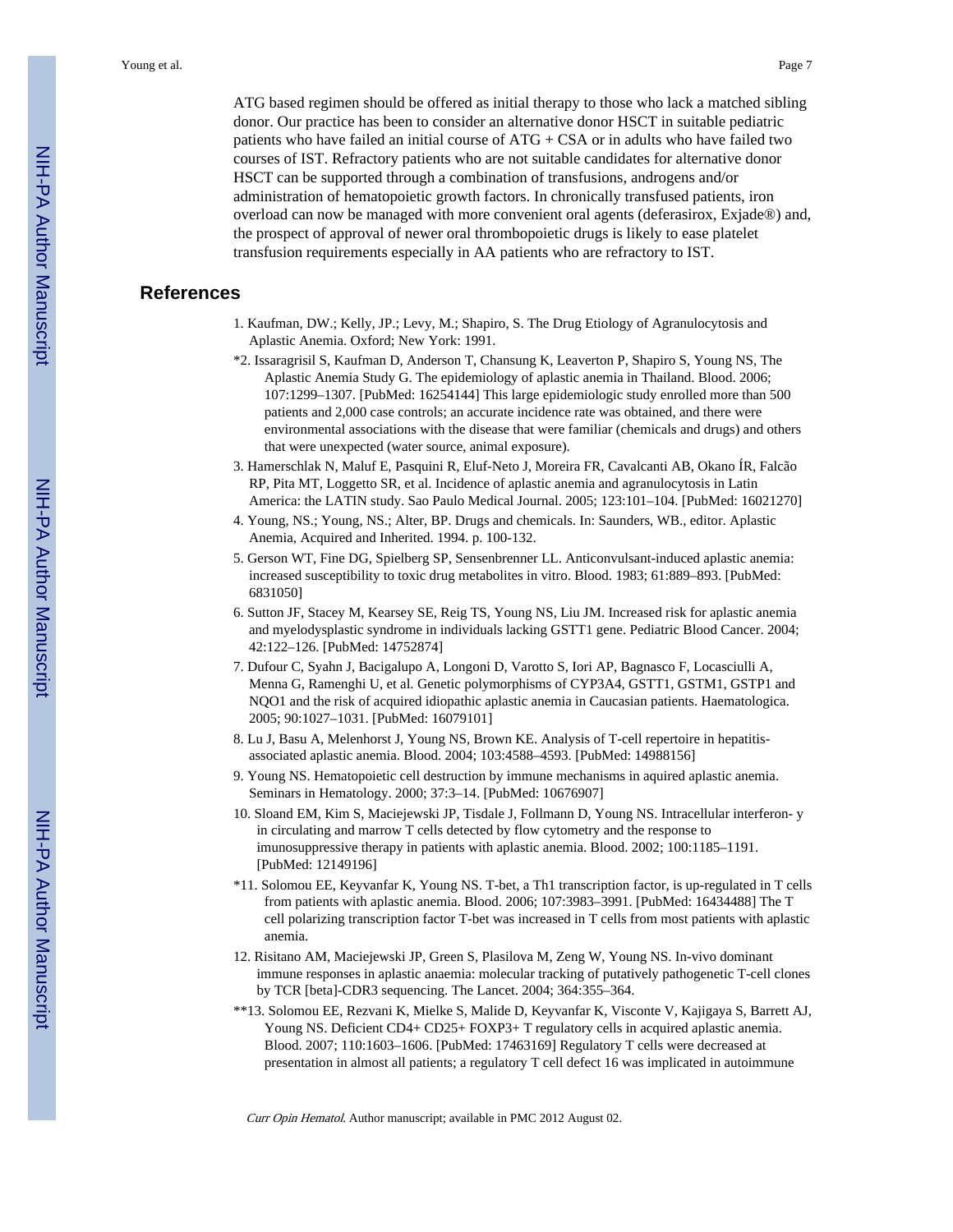marrow failure as had been suggested by animal studies and in a few other human autoimmune diseases.

- \*14. Chen J, Ellison FM, Eckhaus MA, Smith AL, Keyvanfar K, Calado RT, Young NS. Minor Antigen H60-Mediated Aplastic Anemia Is Ameliorated by Immunosuppression and the Infusion of Regulatory T Cells. J Immunol. 2007; 178:4159–4168. [PubMed: 17371972] In an immunemediated murine model for AA, a single minor histocompatibility mismatch triggered an immune response leading to massive bone marrow destruction. Immunosuppressive drug treatment or enhancement of regulatory T cell function protected animals from the development of bone marrow failure.
- 15. Nakao S, Takamatsu H, Chuhjo T, Ueda M, Shiobara S, Matsuda T, Kaneshige T, Mizoguchi H. Identification of a specific HLA class II haplotype strongly associated with susceptibility to cyclosporine-dependent aplastic anemia. Blood. 1994; 84:4257–4261. [PubMed: 7994040]
- 16. Maciejewski JP, Follmann D, Rivera CE, Brown KE, Simonis T, Young NS. Increased frequency of HLA-DR2 in patients with paroxysmal nocturnal hemoglobinuria and PNH/aplastic anemia syndrome. Blood. 2001; 98:3513–3519. [PubMed: 11739151]
- 17. Demeter J, Messer G, Schrezenmeier H. Clinical relevance of the TNF-alpha promoter/enhancer polymorphism in patients with aplastic anemia. Ann Hematol. 2002; 81:566–569. [PubMed: 12424537]
- 18. Dufour C, Capasso M, Svahn J, Marrone A, Haupt R, Bacigalupo A, Giordani L, Longoni D, Pillon M, Pistorio A, et al. Homozygosis for (12) CA repeats in the first intron of the human IFNgamma gene is significantly associated with the risk of aplastic anaemia in Caucasian population. Br J Haematol. 2004; 126:682–685. [PubMed: 15327519]
- 19. Gidvani V, Ramkissoon S, Wong E, Sloand EM, Young NS. Cytokine gene polymorphisms in acquired bone marrow failure. American Journal of Hematology. 2007
- 20. Philpott NJ, Scopes J, Marsh JCW, Gordon-Smith EC, Gibson FM. Increased apoptosis in aplastic anemia bone marrow progenitor cells: possible pathophysiologic significance. Experimental Hematology. 1995; 23:1642–1648. [PubMed: 8542959]
- 21. Callera F, Falcao RP. Increased apoptotic cells in bone marrow biopsies from patients with aplastic anaemia. British Journal of Haematology. 1997; 98:18–20. [PubMed: 9233557]
- 22. Maciejewski JP, Selleri C, Sato T, Anderson S, Young NS. Increased expression of Fas antigen on bone marrow CD34+ cells of patients with aplastic anemia. Britis Journal of Haematology. 1995; 91:245–252.
- 23. Chen G, Zeng W, Miyazato A, Billings E, Maciejewski JP, Kajigaya S, Sloand EM, Young NS. Distinctive gene expression profiles of CD34 cells from patients with myelodysplastic syndrome characterized by specific chromosomal abnormalities. Blood. 2004; 104:4210–4218. [PubMed: 15315976]
- 24. Ball SE, Gibson FM, Rizzo S, Tooze JA, Marsh JCW, Gordon-Smith EC. Progressive telomere shortening in aplastic anemia. Blood. 1998; 91:3582–3592. [PubMed: 9572992]
- 25. Brummendorf TH, Maciejewski JP, Young NS, Lansdorp PL. Telomere length in leukocyte subpopulations of patients with aplastic anemia. Blood. 2001; 97:895–900. [PubMed: 11159514]
- 26. Fogarty PF, Yamaguchi H, Wiestner A, Baerlocher GM, Sloand EM, Zeng W, Read EJ, Lansdorp PM, Young NS. Late presentation of dyskeratosis congenita as apparently acquired aplastic anaemia due to mutations in telomerase RNA. Lancet. 2003; 362:1628–1630. [PubMed: 14630445]
- 27. Yamaguchi H, Calado RT, Ly H, Baerlocher GM, Kajigaya S, Chanock SJ, Lansdorp PM, Young NS. Mutations in TERT, the gene for telomerase reverse transcriptase, in aplastic anemia. N Eng J Med. 2005; 352:1413–1424.
- 28. Knight SW, Heiss NS, Vulliamy TJ, Greschner S, Stavrides G, Pai GS, Lestringant G, Varma N, Mason PJ, Dokal I, et al. X-linked dyskeratosis congenita is predominantly caused by missense mutations in the DKC1 gene. American Journal of Human Genetics. 1999; 65:50–58. [PubMed: 10364516]
- 29. Vulliamy T, Marrone A, Goldman F, Dearlove A, Bessler M, Mason P, Dokal I. The RNA component of telomerase is mutated in autosomal dominant dyskeratosis congenita. Nature. 2001; 413:432–435. [PubMed: 11574891]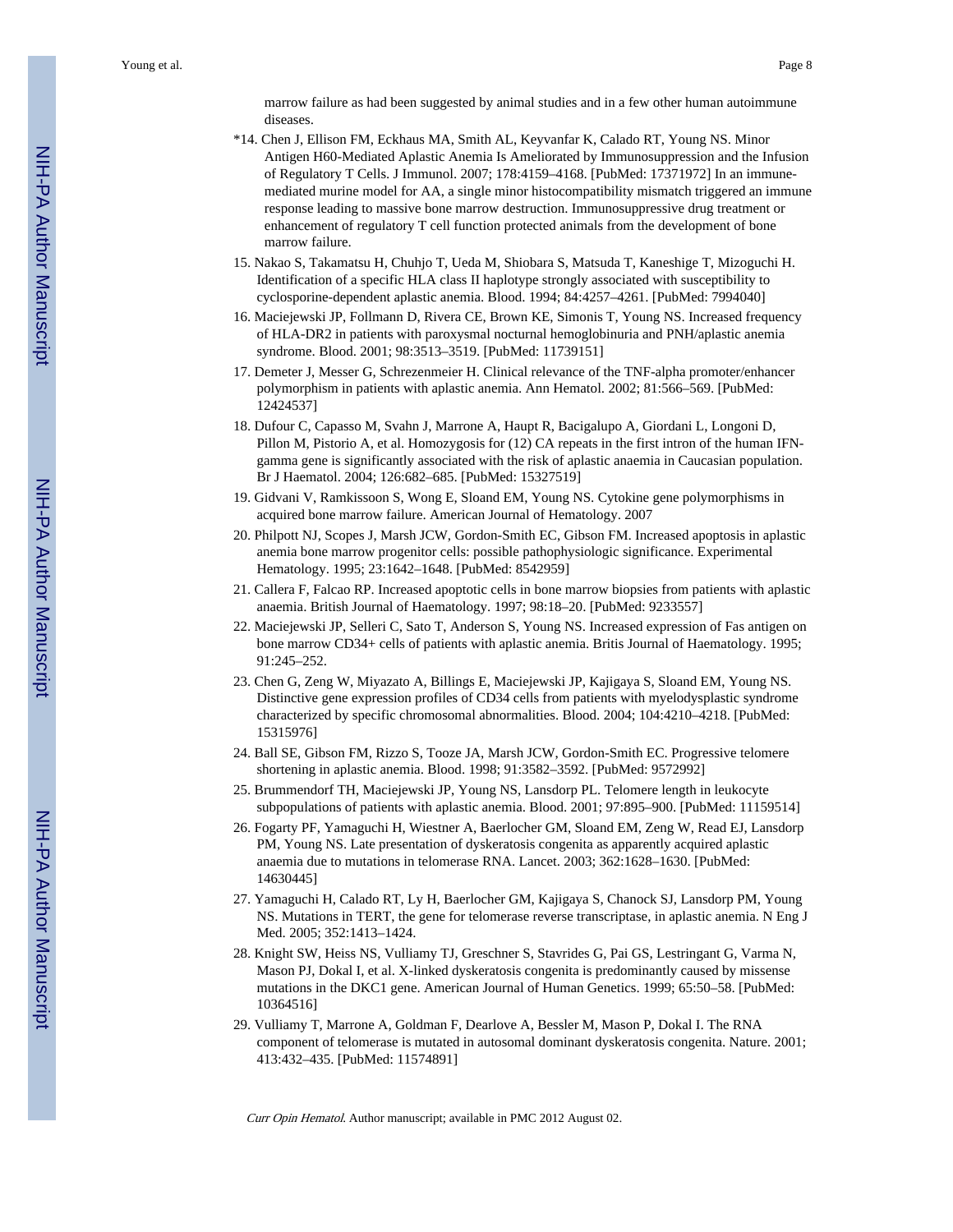- \*30. Calado RT, Graf SA, Wilkerson KL, Kajigaya S, Ancliff PJ, Dror Y, Chanock SJ, Lansdorp PM, Young NS. Mutations in the SBDS gene in acquired aplastic anemia. Blood. 2007; 110:1141– 1146. [PubMed: 17478638] Heterozygosity for SBDS mutations previously described in Shwachman-Diamond syndrome, were identified in young patients with idiopathic acquired AA.
- 31. Young NS. Paroxysmal nocturnal hemoglobinuria: current issues in pathophysiology and treatment. Curr Hematol Rep. 2005; 4:103–109. [PubMed: 15720958]
- 32. Maciejewski JP, Selleri C. Evolution of clonal cytogenetic abnormalities in aplastic anemia. Leukemia and Lymphoma. 2004; 45:433–440. [PubMed: 15160903]
- 33. Sloand EM, Mainwaring L, Fuhrer M, Ramkissoon S, Risitano A, Keyvanfar K, Lu J, Basu A, Barrett AJ, Young NS. Preferential suppression of trisomy 8 compared with normal hematopoietic cell growth by autologous lymphocytes in patients with trisomy 8 myelodysplastic syndrome. Blood. 2005; 106:841–851. [PubMed: 15827127]
- \*\*34. Sloand EM, Pfannes L, Chen G, Shah S, Solomou EE, Barrett J, Young NS. CD34 cells from patients with trisomy 8 myelodysplastic syndrome (MDS) express early apoptotic markers but avoid programmed cell death by up-regulation of antiapoptotic proteins. Blood. 2007; 109:2399– 2405. [PubMed: 17090657] Resistance to apoptosis underlies clonal expansion of CD34 cells from patients with trisomy 8 myelodysplastic syndrome.
- 35. Maciejewski JP, Risitano AM, Sloand EM, Nunez O, Young NS. Distinct clinical outcomes for cytogenetic abnormalities evolving from aplastic anemia. Blood. 2002; 99:3129–3135. [PubMed: 11964274]
- 36. Kojima S, Ohara A, Tsuchida M, Kudoh T, Hanada R, Okimoto Y, Kaneko T, Takano T, Ikuta K, Tsukimoto I. Risk factors for evolution of acquired aplastic anemia into myelodysplastic syndrome and acute myeloid leukemia after immunosuppressive therapy in children. Blood. 2002; 100:786– 790. [PubMed: 12130487]
- \*37. Socie G, Mary J-Y, Schrezenmeier H, Marsh J, Bacigalupo A, Locasciulli A, Fuehrer M, Bekassy A, Tichelli A, Passweg J. Granulocyte-stimulating factor and severe aplastic anemia: a survey by the European Group for Blood and Marrow Transplantation (EBMT). Blood. 2007; 109:2794– 2796. [PubMed: 17110459] In this retrospective study, an increased incidence of evolution to myelodysplasia and leukemia was observed in AA patients who received initial immunosuppressive therapy with G-CSF compared to those who did not receive G-CSF with initial immunosuppression.
- \*\*38. Sloand, EM.; Yong, ASM.; Ramkissoon, S.; Solomou, E.; Bruno, TC.; Kim, S.; Fuhrer, M.; Kajigaya, S.; Barrett, AJ.; Young, NS. Granulocyte colony-stimulating factor preferentially stimulates proliferation of monosomy 7 cells bearing the isoform IV receptor. Proceedings of the National Academy of Sciences; 2006. p. 14483-14488.Monosomy 7 cells expressed truncated G-CSF receptor isoform that stimulates proliferation but not differentiation, favoring monosomy 7 cell expansion in the presence of pharmacological doses of G-CSF.
- 39. Sloand, EM.; Scheinberg, P.; Fenlon, E.; Blancato, J.; Pfannes, L.; Young, NS. Monosomy 7 Detected by FISH at Disease Presentation Is a Marker for Non-Response to Immunosuppression. ASH Annual Meeting Abstracts; 2007. p. 506a
- 40. Young, NS.; Alter, BP. Aplastic Anemia, Acquired and Inherited. Saunders; Philadelphia: 1994.
- 41. Bourdage JS, Hamlin DM. Comparative polyclonal antithymocyte globulin and antilymphocyte/ antilymphoblast globulin anti-CD antigen analysis by flow cytometry. Transplantation. 1995; 59:1194–1200. [PubMed: 7732566]
- 42. Raefsky EL, Gascon P, Gratwohl A, Speck B, Young NS. Biological and immunological characterization of ATG and ALG. Blood. 1986; 68:712–719. [PubMed: 3091115]
- 43. Frickhofen N, Kaltwasser JP, Schrezenmeier H, Raghavachar A, Vogt HG, Herrmann F, Freund M, Meusers P, Salama A, Heimpel H. Treatment of aplastic anemia with antilymphocyte globulin and methylprednisolone with or without cyclosporine. The German Aplastic Anemia Study Group. New England Journal of Medicine. 1991; 324:1297–1304. [PubMed: 2017225]
- 44. Frickhofen N, Rosenfeld SJ. Immunosuppressive treatment of aplastic anemia with antithymocyte globuilin and cyclosporine. Seminars in Hematology. 2000; 37:56–68. [PubMed: 10676911]
- 45. Rosenfeld S, Follman D, Nu¤ez O, Young NS. Antithymocyte globulin and cyclosporine for severe aplastic anemia. Association between hematologic response and long-term outcome. Journal of the American Medical Association. 2003; 289:1130–1135. [PubMed: 12622583]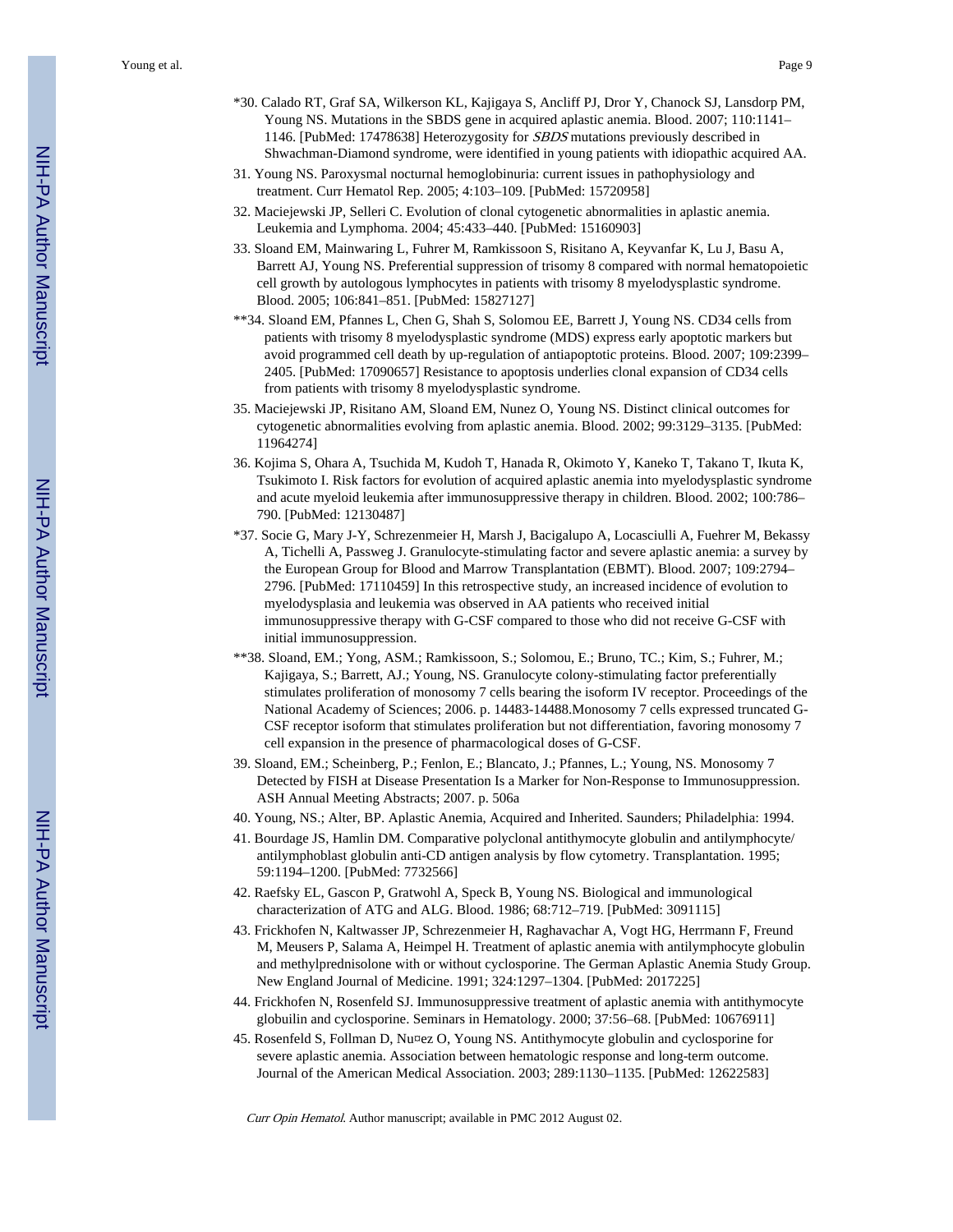- 46. Bacigalupo A, Bruno B, Saracco P, Di Bona E, Locasciulli A, Locatelli F, Gabbas A, Dufour C, Arcese W, Testi G, et al. Antilymphocyte globuilin, cyclosporine, prednisolone, and granulocyte colony-stimulating factor for severe aplastic anemia: an update of the GITMO/EBMT study on 100 patients. European Group for Blood and Marrow Transplantation (EBMT) Working Party on Severe Aplastic Anemia and the Gruppo Italiano Trapianti di Midolio Osseo (GITMO). Blood. 2000; 95:1931–1934. [PubMed: 10706857]
- 47. Kojima S, Hibi S, Kosaka Y, Yamamoto M, Tsuchida M, Mugishima H, Sugita K, Yabe H, Ohara A, Tsukimoto I. Immunosuppressive therapy using antithymocyte globulin, cyclosporine, and danazol with or without human granulocyte colony-stimulating factor in children with acquired aplastic anemia. Blood. 2000; 96:2049–2054. [PubMed: 10979946]
- 48. Frickhofen N, Heimpel H, Kaltwasser JP, Schrezenmaier H. Antithymocyte globulin with or without cyclosporin A: 11-year follow-up of a randomized trial comparing treatments of aplastic anemia. Blood. 2003; 101:1236–1242. [PubMed: 12393680]
- 49. Fuhrer M, Rampf U, Baumann I, Faldum A, Niemeyer C, Janka-Schaub G, Friedrich W, Ebell W, Borkhardt A, Bender-Goetze C, et al. Immunosuppressive therapy for aplastic anemia in children: a more severe disease predicts better survival. Blood. 2005; 106:2102–2104. [PubMed: 15933058]
- 50. Fuhrer M, Burdach S, Ebell W, Gadner H, Haas R, Harbott J, Janka-Schaub G, Klingebiel T, Kremens B, Niemeyer C, et al. Relapse and clonal disease in children with aplastic anemia (AA) after immunosuppressive therapy (IST): the SAA 94 experience. Klinische Padiatrie. 1998; 210:173–179. [PubMed: 9743949]
- 51. Scheinberg, P.; Wu, CO.; Nunez, O.; Young, NS. Long Term Outcome of Pediatric Patients with Severe Aplastic Anemia Treated with Anti-Thymocyte Globulin and Cyclosporine. ASH Annual Meeting Abstracts; 2007. p. 505a
- 52. Scheinberg P, Fischer SH, Li L, Nunez O, Wu CO, Young NS, Sloand EM, Cohen JI, Barrett AJ. Distinct EBV and CMV reactivation patterns following antibody-based immunosuppressive regimens in patients with severe aplastic anemia. Blood. 2007; 109:3219–3224. [PubMed: 17148582]
- 53. Thomas FT, Griesedieck C, Thomas J. Differential effects of horse ATG and rabbit ATG on T cell and T cell subset levels measured by monoclonal antibodies. Transplantation Proceedings. 1984; 16:1561–1563. [PubMed: 6239426]
- 54. Feng X, Solomou EE, Keyvanfar K, Herndon T, Chen J, Kajigaya S, Young NS. Rabbit ATG but Not Horse ATG Promotes Expansion of Functional CD4+CD25highFoxP3 Regulatory T Cells In Vitro. ASH Annual Meeting Abstracts. 2007; 110:684a.
- 55. Di Bona E, Rodeghiero F, Bruno B, Gabbas A, Foa P, Locasciulli A, Rosanelli C, Camba L, Saracco P, Lippi A, et al. Rabbit antithymocyte globulin (r-ATG) plus cyclosporine and granulocyte colony stimulating factor is an effective treatment for aplastic anaemia patients unresponsive to a first course of intensive immunosuppressive therapy. Gruppo Italiano Trapianto di Midollo Osseo (GITMO). Br J Haematol. 1999; 107:330–334. [PubMed: 10583220]
- 56. Tichelli A, Passweg J, Nissen C, Bargetzi M, Hoffmann T, Wogner-Filipowicz A, Signer E, Speck B, Gratwohl A. Repeated treatment with horse antilymphocyte globulin for severe aplastic anaemia. Br J Haematol. 1998; 100:393–400. [PubMed: 9488634]
- \*57. Scheinberg P, Nunez O, Young NS. Retreatment with rabbit anti-thymocyte globulin and ciclosporin for patients with relapsed or refractory severe aplastic anaemia. Br J Haematol. 2006; 133:622–627. [PubMed: 16704436] In horse ATG refractory patients, 1/3 of patients are salvaged with repeat immunosuppressive therapy with rabbit ATG; and in patients with relapsed AA, 2/3 of patients respond to retreatment with rabbit ATG.
- 58. Schrezenmeier H, Marin P, Raghavachar A, McCann S, Hows J, Gluckman E, Nissen C, Van't Veer-Korthof ET, Ljungman P, Hinterberger W, et al. Relapse of aplastic anaemia after immunosuppressive treatment: a report from the European Bone Marrow Transplantation Group SAA Working Party. British Journal of Haematology. 1993; 85:371–377. [PubMed: 8280610]
- 59. Scheinberg P, Wu CO, Nunez O, Young NS. Marked Improvement in Short-and Long-Term Survival in Severe Aplastic Anemia Patients Treated with Immunosuppression in the Past 18 Years. ASH Annual Meeting Abstracts. 2007; 110:506a.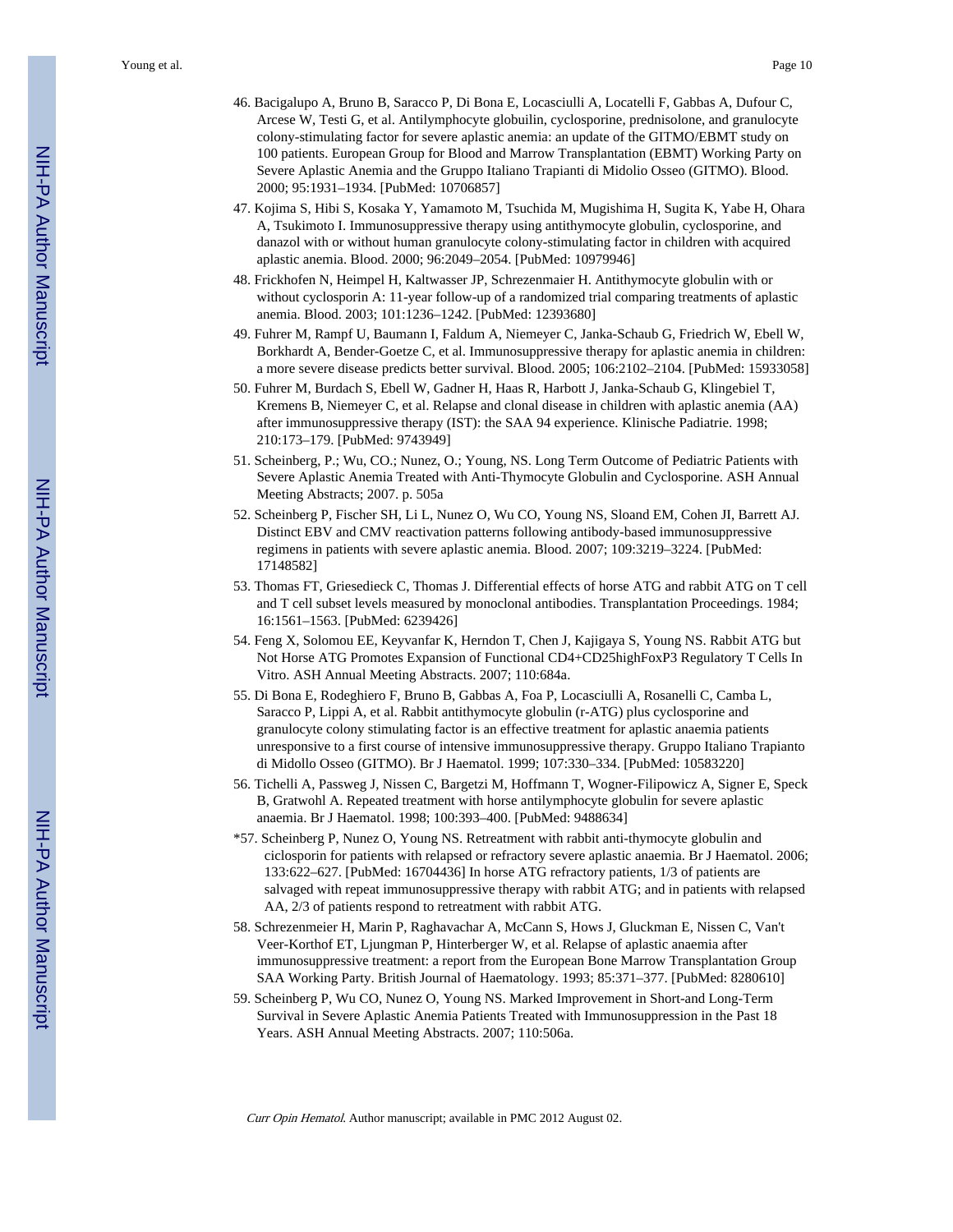- 60. Scheinberg P, Wu CO, Nunez O, Young NS. Predicting Response and Survival for Severe Aplastic Anemia Patients Treated with Immunosuppression. ASH Annual Meeting Abstracts. 2007; 110:504a.
- \*61. Scheinberg P, Nunez O, Wu C, Young NS. Treatment of severe aplastic anaemia with combined immunosuppression: anti-thymocyte globulin, ciclosporin and mycophenolate mofetil. Br J Haematol. 2006; 133:606–611. [PubMed: 16704434] In this study of over 100 AA patients, the addition of mycophenolate mofetil to standard horse ATG + cyclosporine did not improve the rates of response or relapse.
- 62. Jeng MR, Naidu PE, Rieman MD, Rodriguez-Galindo C, Nottage KA, Thornton DT, Li CS, Wiang WC. Granulocyte-macrophage colony stimulating factor and immunosuppression in the treatment of pediatric acquired severe aplastic anemia. Pediatr Blood Cancer. 2005; 45:170–175. [PubMed: 15593082]
- 63. Gluckman E, Rokicka-Milewska R, Hann I, Nikiforakis E, Tavakoli F, Cohen-Scali S, Bacigalupo A. Results and follow-up of a phase III randomized study of recombinant human-granulocyte stimulating factor as support for immunosuppressive therapy in patients with severe aplastic anaemia. Brit J Haem. 2002; 119:1075–1082.
- 64. Tisdale JF, Dunn DE, Geller NL, Plante M, Nunez O, Dunbar CE, Barrett AJ, Walsh TJ, Rosenfeld SJ, Young NS. High-dose cyclophosphamide in severe aplastic anemia: a randomized trial. Lancet. 2000; 356:1554–1559. [PubMed: 11075769]
- \*65. Teramura M, Kimura A, Iwase S, Yonemura Y, Nakao S, Urabe A, Omine M, Mizoguchi H. Treatment of severe aplastic anemia with antithymocyte globulin and cyclosporin A with or without G-CSF in adults: a multicenter randomized study in Japan. Blood. 2007; 110:1756–1761. [PubMed: 17526862] In this prospective randomized study comparing horse ATG + cyclosporine with or without G-CSF, no differences in the incidence of infections, clonal evolution or survival were observed between the 2 groups; however, a higher response rate and a lower relapse rate were observed in the G-CSF treated patients.
- 66. Kojima S, Horibe K, Inaba J, Yoshimi A, Takahashi Y, Kudo K, Kato K, Matsuyama T. Long-term outcome of acquired aplastic anaemia in children: comparison between immunosuppressive therapy and bone marrow transplantation. British Journal of Haematology. 2000; 111:321–328. [PubMed: 11091219]
- 67. Howard SC, Naidu PE, Hu XJ, Jeng MR, Rodriguez-Galindo C, Rieman MD, Wang WC. Natural history of moderate aplastic anemia in children. Pediatr Blood Cancer. 2004; 43:545–551. [PubMed: 15382271]
- 68. Marsh J, Schrezenmeier H, Marin P, Ilhan O, Ljungman P, McCann S, Socie G, Tichelli A, Passweg J, Hows J, et al. Prospective randomized multicenter study comparing cyclosporin alone versus the combination of antithymocyte globulin and cyclosporin for treatment of patients with nonsevere aplastic anemia: A report from the European Blood and Marrow Transplant (EBMT) Severe Aplastic Anemia Working Party. Blood. 1999; 93:2191–2195. [PubMed: 10090926]
- 69. Maciejewski JP, Sloand EM, Nunez O, Boss C, Young NS. Recombinant humanized anti-IL-2 receptor antibody (Daclizumab) produces responses in patients with moderate aplastic anemia. Blood. 2003; 102:3584–3586. [PubMed: 12881307]
- 70. Horowitz MM. Current status of allogeneic bone marrow transplantation in acquired aplastic anemia. Seminars in Hematology. 2000; 37:30–42. [PubMed: 10676909]
- \*71. Young NS, Calado RT, Scheinberg P. Current concepts in the pathophysiology and treatment of aplastic anemia. Blood. 2006; 108:2509–2519. [PubMed: 16778145] This is a comprehensive review of the pathophysiology and treatment of AA.
- 72. Deeg HJ, Leisenring W, Storb R, Nims J, Flowers MED, Witherspoon RP, Sanders J, Sullivan KM. Long-term outcome after marrow transplantation for severe aplastic anemia. Blood. 1998; 91:3637–3645. [PubMed: 9572999]
- 73. Stroncek DF, Rebulla P. Platelet transfusions. Lancet. 2007; 370:427–438. [PubMed: 17679020]
- 74. Klein HG, Spahn DR, Carson JL. Red blood cell transfusion in clinical practice. Lancet. 2007; 370:415–426. [PubMed: 17679019]
- 75. Gomez-Almaguer D, Vela-Ojeda J, Jaime-Perez JC, Gutierrez-Aguirre CH, Cantu-Rodriguez OG, Sobrevilla-Calvo P, Rivas-Vera S, Gomez-Rangel JD, Ruiz-Arguelles GJ. Allografting in patients with severe, refractory aplastic anemia using peripheral blood stem cells and a fludarabine-based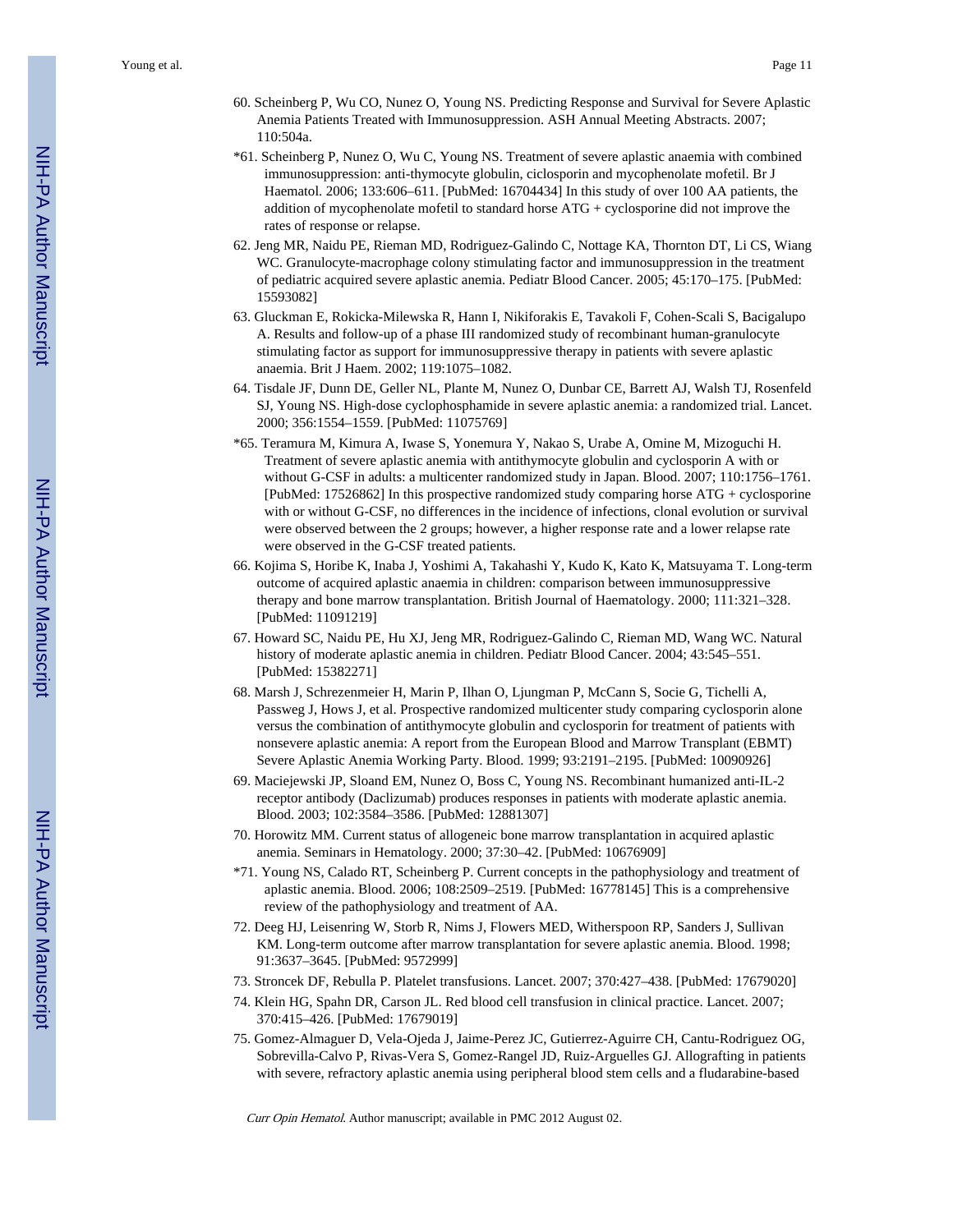conditioning regimen: The Mexican experience. Am J Hematol. 2006; 81:157–161. [PubMed: 16493614]

- \*76. Srinivasan R, Takahashi Y, McCoy JP, Espinoza-Delgado I, Dorrance C, Igarashi T, Lundqvist A, Barrett AJ, Young NS, Geller N, et al. Overcoming graft rejection in heavily transfused and allo-immunised patients with bone marrow failure syndromes using fludarabine-based haematopoietic cell transplantation. British Journal of Haematology. 2006; 133:305–314. [PubMed: 16643433] Successful engraftment in heavily transfused (and sometimes alloimmunized) AA patients was achieved using a reduced-intensity conditioning with fludarabine, cyclophosphamide, and ATG.
- \*\*77. Champlin RE, Perez WS, Passweg JR, Klein JP, Camitta BM, Gluckman E, Bredeson CN, Eapen M, Horowitz MM. Bone marrow transplantation for severe aplastic anemia: a randomized controlled study of conditioning regimens. Blood. 2007; 109:4582–4585. [PubMed: 17272503] In this prospective randomized study, conditioning with cyclophosphamide + ATG was not shown to be superior to cyclophosphamide alone in AA patients
- \*\*78. Schrezenmeier H, Passweg JR, Marsh JCW, Bacigalupo A, Bredeson CN, Bullorsky E, Camitta BM, Champlin RE, Gale RP, Fuhrer M, et al. Worse outcome and more chronic GVHD with peripheral blood progenitor cells than bone marrow in HLA-matched sibling donor transplants for young patients with severe acquired aplastic anemia. Blood. 2007; 110:1397–1400. 21. [PubMed: 17475907] In this retrospective study, AA patients younger than 20 years of age had a higher incidence of chronic GVHD with peripheral blood progenitor mobilization compared to those who received a bone marrow graft.
- \*\*79. Passweg JR, Perez WS, Eapen M, Camitta BM, Gluckman E, Hinterberger W, Hows JM, Marsh JCW, Pasquini R, Schrezenmeier H, et al. Bone marrow transplants from mismatched related and unrelated donors for severe aplastic anemia. Bone Marrow Transplant. 2006; 37:641–649. [PubMed: 16489361] This is a large retrospective analysis of the long term outcome of AA patients who underwent an unrelated stem cell transplantion between 1988 and 1998 and reported to the Center for International Blood and Marrow Transplant Research (CIBMTR). Overall, 5 year survival was about 50%, with poor performance score and older age adversely affecting outcomes after transplantation.
- 80. Kojima S, Matsuyama T, Kato S, Kigasawa H, Kobayashi R, Kikuta A, Sakamaki H, Ikuta K, Tsuchida M, Hoshi Y, et al. Outcome of 154 patients with severe aplastic anemia who received transplants from unrelated donors: the Japan marrow Donor Program. Blood. 2002; 100:799–805. [PubMed: 12130489]
- 81. Deeg HJ, Seidel K, Casper J, Anasetti C, Davies S, Gajewski JL, Territo M, Ramsay N, Harris RE, Castro-Malaspina H, et al. Marrow transplantation from unrelated donors for patients with severe aplastic anemia who have failed immunosuppressive therapy. Biology of Blood and Marrow Transplantation. 1999; 5:243–252. [PubMed: 10465104]
- \*82. Viollier R, Socie G, Tichelli A, Bacigalupo A, Korthof ET, Marsh J, Cornish J, Ljungman P, Oneto R, Bekassy AN, et al. Recent improvement in outcome of unrelated donor transplantation for aplastic anemia. Bone Marrow Transplant. 2007This retrospective study attributes the better outcome of unrelated donor transplantation in recent years to better supportive care, in particular the routine use of high molecular HLA typing for donor selection.
- \*83. Kennedy-Nasser AA, Leung KS, Mahajan A, Weiss HL, Arce JA, Gottschalk S, Carrum G, Khan SP, Heslop HE, Brenner MK, et al. Comparable Outcomes of Matched-Related and Alternative Donor Stem Cell Transplantation for Pediatric Severe Aplastic Anemia. Biology of Blood and Marrow Transplantation. 2006; 12:1277–1284. [PubMed: 17162209] In this small retrospective study, outcome following alternative donor stem cell transplantation was reported to rival that of matched sibling donor transplant in pediatric patients.
- \*84. Maury S, Balere-Appert M-L, Chir Z, Boiron J-M, Galambrun C, Yakouben K, Bordigoni P, Marie-Cardine A, Milpied N, Kanold J, et al. Unrelated stem cell transplantation for severe acquired aplastic anemia: improved outcome in the era of high-resolution HLA matching between donor and recipient. Haematologica. 2007; 92:589–596. [PubMed: 17488681] This retrospective study shows that survival after unrelated stem cell transplantation for SAA has improved significantly over the past 15 years. The better survival was attributed to better donor selection due to high-resolution HLA matching. Results for young patients who are fully HLA-